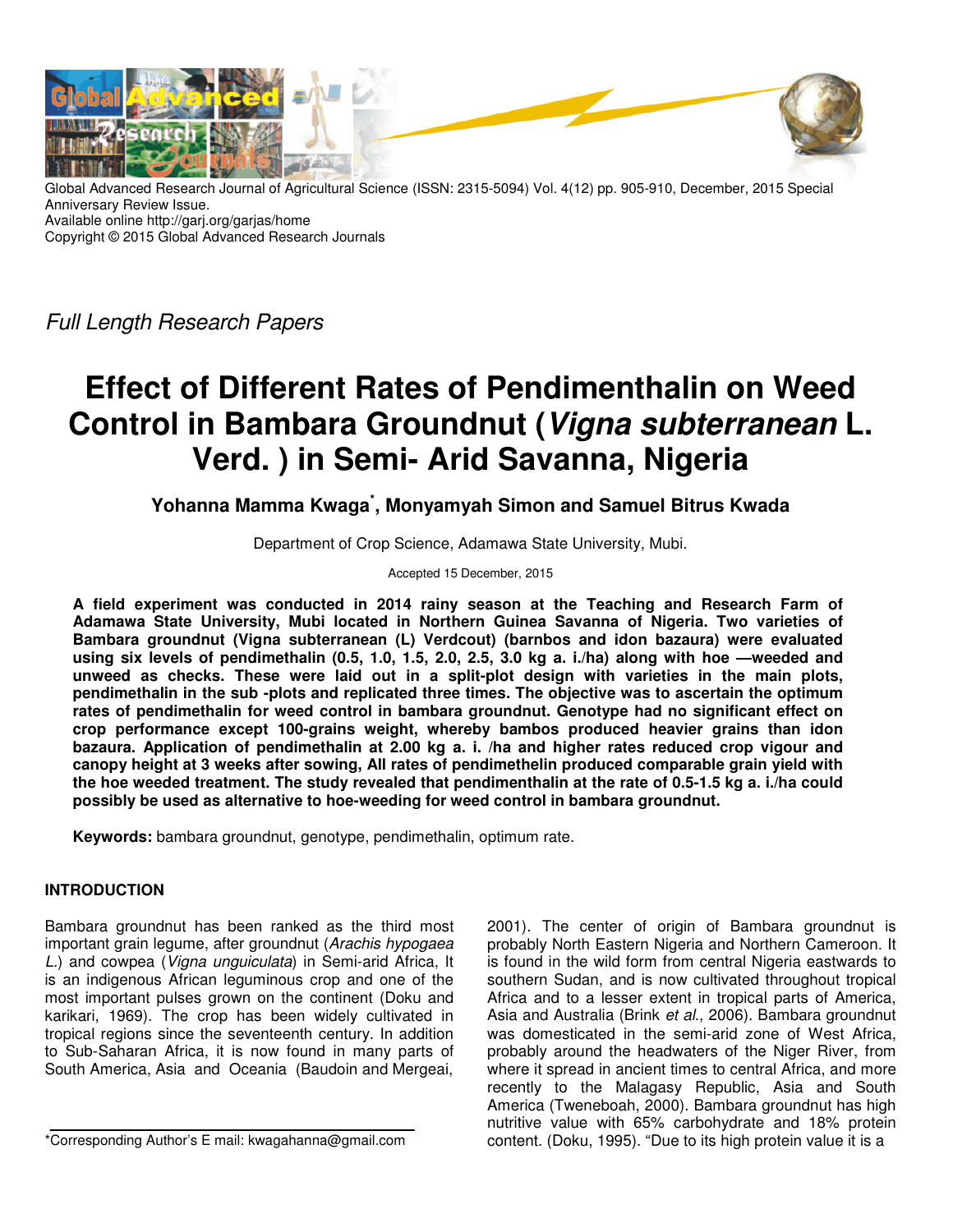very important crop for poorer people in Africa who can not afford expensive animal protein (Baryeh, 2001). Bambara groundnut is mainly used for human consumption. The seeds are consumed either when immature or fully ripe and dry (Swanevelder, 1998). They can be eaten fresh, or grilled while immature. In Nigeria the common use of bambara groundnut is to make paste out of the dry seeds, which is then used in the preparation of various fried, or steamed products, such as "Akarra "(bean cake) and "moin-moin" and "okpa" (bean pudding) (Obizoba 1983). Bambara groundnut can also be used in the fortification of cereal foods or improve the nutrient content for both baby and adult foods such as in the preparation of pap and porridge.

Weed poses serious threat to crop production It causes losses in Bambara groundnut . Most farmers in the savanna ecologies of Nigeria depend on hoe weeding as method of weed control. This method is becoming increasingly costly while labour scarcity poses serious problem. This method is also slow and tedious and is associated with drudgery. Therefore there is need to employ other methods of weed control such as use of herbicide which can provide effective and time-efficient method of managing weeds. Herbicide use has been reported to be more portable than hoe weeding in the production of various crops in Nigeria (Shrock and Manaco, 1980, Okereke, 1983, Sintha and Lagoke, 1984, Ogunbile and Lagoke, 1986, Adigun et al., 1993, Roa, 2000, Encarta 2009). Herbicides have been playing important role in world agriculture for the past decades and will for the foreseeable future, continue to do so. Also they destroy weeds on a large scale before or at emergence without disturbing the crop or soil and without heavy dependence on human labour. (Akobundu, 1987). The objective of the study is to ascertain the optimum rate of pendimethalin for the control of weeds in Bambara groundnut.

# **MATERIALS AND METHODS**

The Research was conducted in 2014 rainy season at Teaching and Research Farm, of Adamawa State University, Mubi. Mubi lies between latitude 9° 30' to 11° 00N and longitude 12° 00; to 13° 45' E in the Northern Guinea Savanna of Nigeria. In the area, rainfall starts in the month of April and terminates in the month of October with a unimodal peak in the Month of August (ADSU Meteorological Unit, 2011).

The experiment was laid-out in a split-plot design with two Bambara groundnut genotypes in the main plots, while the sub-treatments consisted of six rates of Pendimethalin (0.5, 1. 0, 1.5, 2.0, 2.5, 3.0 kg a. i. /ha) along with hoeweeded and unweeded checks.

Description of Pendimethalin:

This is a dinitroaniline herbicide used as preplant incorporated, pre-emergence and also as a post emergence herbicide for grass weed control in many crops ranging from Maize, Sorghum, Cowpea, Soya beans to vegetable crops (Adesina et al., 1998; Akobundu, 1987). It is used in the control of annual grasses and certain broadleaf weeds which interfere with growth, development, yield and quality of crops by competing for nutrients, water and light. (Adesina et al.,1998; Olorunmaiye 2002).



Chemical Structure of Pendimethalin

Pendimethalin Molecular formula  $C_{13} H_{19} N_3 O_4$ Average mass 281.308 Da Monoisotopic mass (Wikipedia)

Description of Genotypes

Bambos: This genotype has large-sized mottle coloured seeds, which bears fewer pods per plant than idon bazaura.

Idon Bazaura: The genotype has small-sized white coloured seeds, and bears plenty pods per plant.

The field was harrowed and leveled manually before sowing, The seeds were sown at the spacing of 20cm x 60cm at 3 seeds per hill and thinned to two plants per stand at 2 weeks after sowing (WAS), on plots measuring  $4m \times 3.6m$  (14.4 $m^2$ ). Fertilizer was applied at rate of 40 kg  $P_2$  O<sub>5</sub> ha<sup>-1</sup> using single supper phosphate at the time of sowing. Pendimethalin was applied at the rate for each treatment using knapsack sprayer. The hoe weeded treatment was weeded at 3 and 6 WAS. Data collected were subjected to analysis of variance and the means separated using Duncan Multiple Range at 5% level of probability using SAS package (2005).

# **RESULTS**

Genotype had no significant effect on crop Vigour at 3 WAS (Table 1). Application of Pendimethalin at the rate of 0.5 kg a.i./ha exhibited the highest crop vigour at 3 WAS, but was comparable in vigour to that of Pendimethalin at 1.0 and 1.5 kg a.i./ha, the hoe weeded and unwedded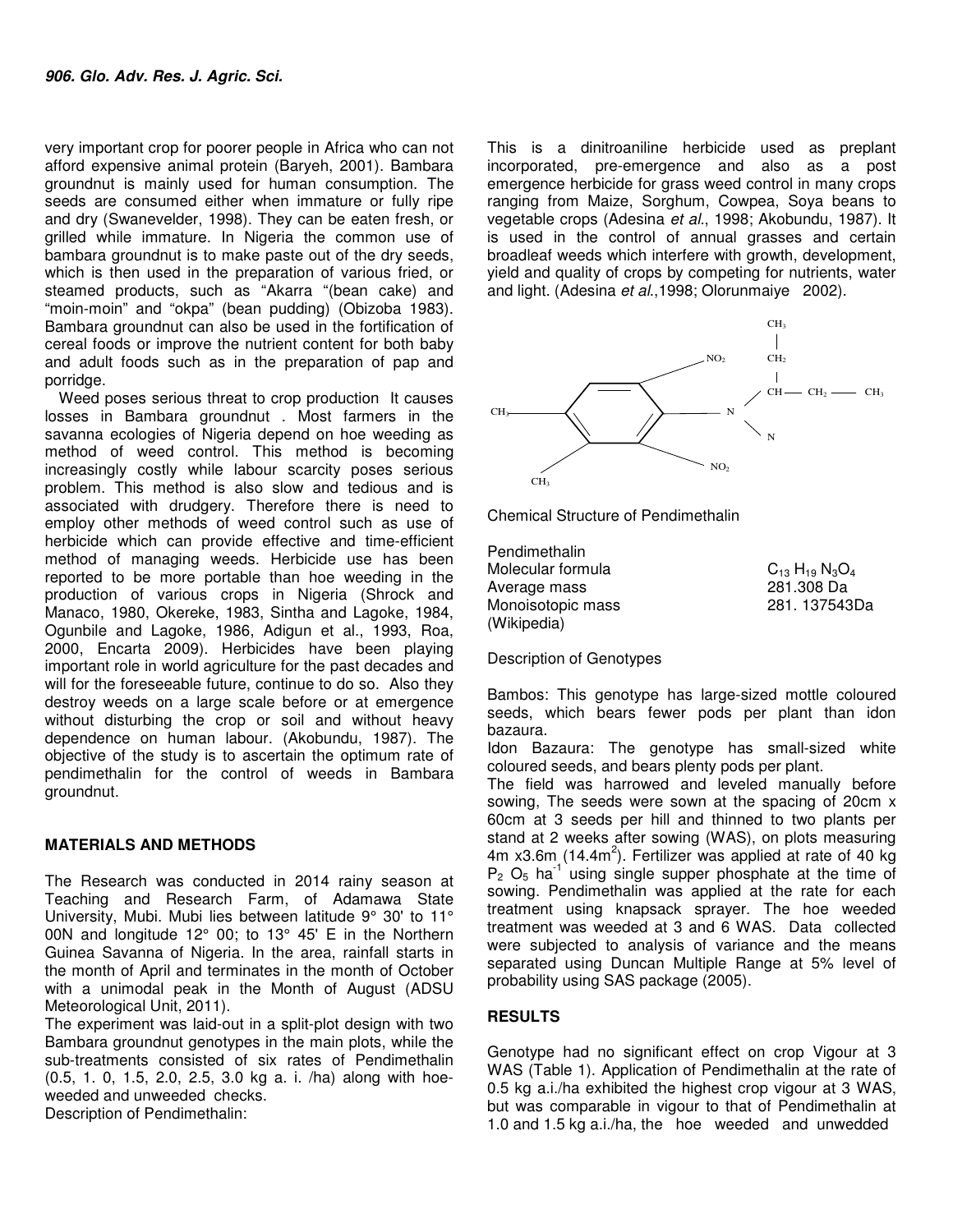**Table 1** Effect of genotype and pendimathalin rate on crop vigour at 3 WAS, Canopy height (cm) at 3 and 6 WAS of Bambara groundnut grown at Mubi, in 2014 rainy season.

| <b>Treatment</b>          | Crop vigour | <b>Canopy height</b> |       |  |
|---------------------------|-------------|----------------------|-------|--|
|                           | 3 WAS       | 3 WAS                | 6 WAS |  |
| Genotype                  |             |                      |       |  |
| <b>Bambos</b>             | 3.54        | 10.55                | 17.99 |  |
| Idon Bazaura              | 3.          | 11.37                | 18.80 |  |
| SE±                       | 0.262       | 0.318                | 0.220 |  |
| Level of Significance     | ns          | ns                   | ns    |  |
| <b>Pendimethalin Rate</b> |             |                      |       |  |
| (Kg/ha)                   |             |                      |       |  |
| 0.5                       | 4.33a       | 11.58a               | 18.67 |  |
| 1.0                       | 3.50ab      | 11.18a               | 18.71 |  |
| 1.5                       | 3.50ab      | 11.49a               | 18.52 |  |
| 2.0                       | 3.00bc      | 10.76ab              | 18.44 |  |
| 2.5                       | 3.00bc      | 9.52 <sub>b</sub>    | 17.27 |  |
| 3.0                       | 2.33c       | 9.78b                | 17.64 |  |
| Hoe-weeded (Check)        | 4.17a       | 11.56a               | 18.32 |  |
| Unweed (Check)            | 4.17a       | 11.79a               | 18.60 |  |
| SE±                       | 0.271       | 0.430                | 0.615 |  |
| Level of Significance     | $\star$     | *                    | ns    |  |
| Interaction               |             |                      |       |  |
| Gen. X Pendimetahlin      | ns          | $\star$              | ns    |  |

Means followed by common letter(s) in each treatment groujp are not significantly different at 5% level of probability using Duncan Multiple Range Test.

\*=Significantly different at 5% level of probability

ns= Not significantly different at 5% level of probability.

WAS= weeds after sowing.

#### **Key to vigour score**

| 1 = Very poor vigour  | $4 = Vigorous$             |
|-----------------------|----------------------------|
| 2= Poor vigour        | $5 = \text{Very vigorous}$ |
| $3$ = Fairly vigorous |                            |

checks. Increasing pendimathalin rates to 2.0, 2.5 and 3.0 kg a.i/ha significantly decreased crop vigour as compared to 0.5 kg a.i./ha rate and the two checks. Application of 3.0 kg a.i./ha pendimathalin produced the least vigorous plants. The result of crop canopy height at 3 and 6 WAS is presented in Table 1. The two genotypes produced plants of comparable canopy height at 3 and 6 WAS. At 3 WAS, unweeded and the hoe-weeded checks, pendimethalin at 0.5, 1.0 and 1.5 kg a. i./ha produced plants of similar canopy height, which were markedly taller than those of 2.5 and 3.0 kg a. i./ha rates. Application of pendimethalin at 2.5 kg a. i./ha recorded plants of least canopy height which were comparable to those of 2.0 and 3. 0 kg a.i/ha rates. Pendimethalin rates had no significant effect on

canopy height at 6 WAS. There was significant interaction between genotype and pandimethalin rate on canopy height at 3 WAS.

The interactive effect of genotype and pendimethalin rates on canopy height at 3 WAS is shown in Table 2. In bambos genotype, at 3 WAS, application of 0.5 kg a. i. /ha exhibited the tallest plants that were significantly taller than plants of 2.5 kg a. i. rates only. In Idon Bazaura, the hoeweeded treatment gave the tallest plants which were only significantly taller than plant exhibited by 3.0 kg a. i. rate. While in bambos shortest plant were recorded by 2.5 kg a. i. pendimethalin rate in idon Bazaura, shortest plants were noted at the 3.0 kg a. i. pendimethalin rate.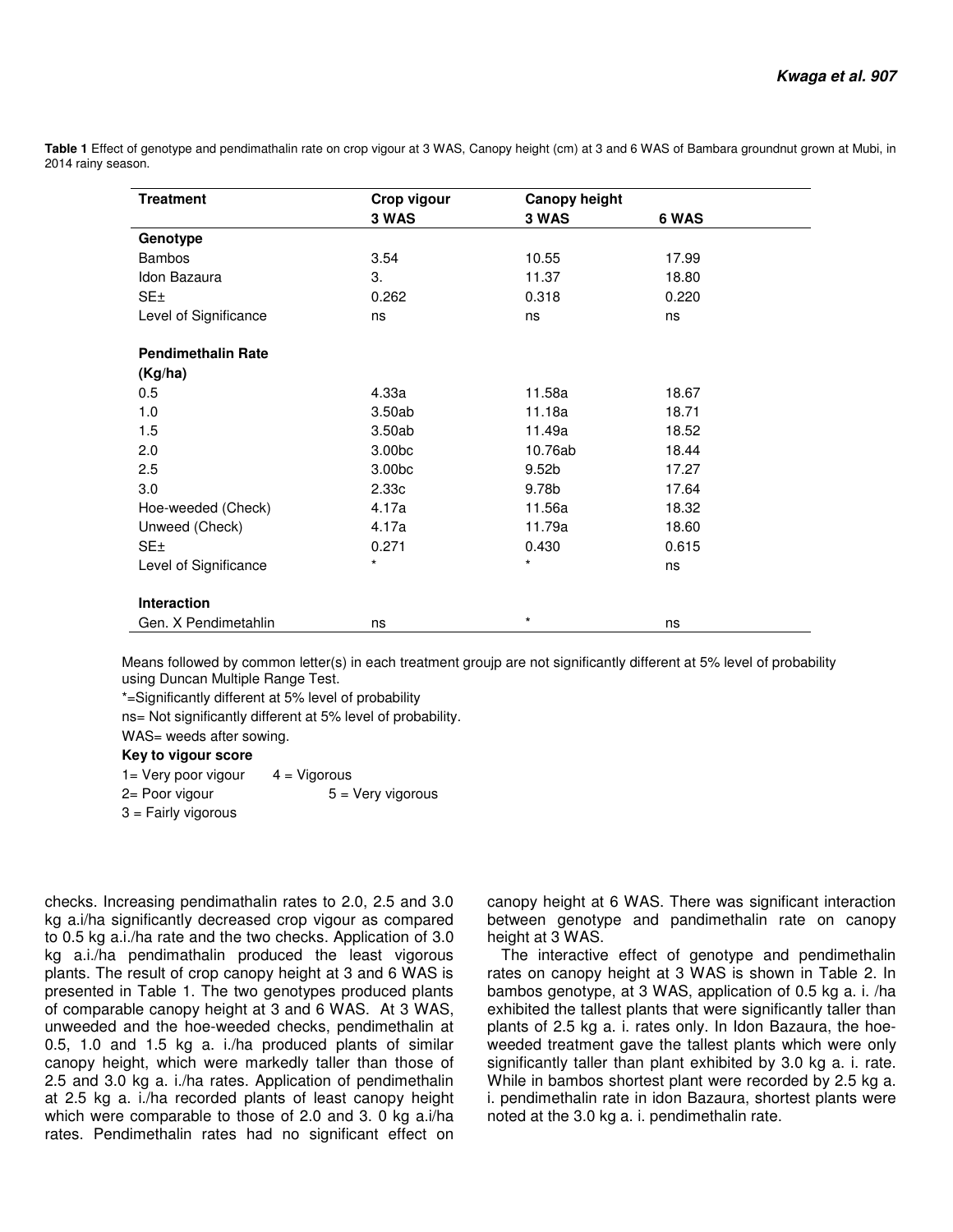|                           |               | Genotype |                     |  |
|---------------------------|---------------|----------|---------------------|--|
| <b>Pendimethalin Rate</b> | <b>Bambos</b> |          | <b>Idon Bazaura</b> |  |
| (kg/ha)                   |               |          |                     |  |
| 0.5                       | 11.48abc      |          | 11.70abc            |  |
| 1.0                       | 11.06abc      |          | 11.30abc            |  |
| 1.5                       | 11.08abc      |          | 11.94ab             |  |
| 2.0                       | 10.22abcd     |          | 11.30abc            |  |
| 2.5                       | 8.53d         |          | 10.51abc            |  |
| 3.0                       | 9.64cd        |          | 9.93 <sub>bcd</sub> |  |
| Hoe-weeded (check)        | 10.97abc      |          | 12.24a              |  |
| Unweeded (check)          | 11.41abc      |          | 12.16a              |  |
| SE±                       |               | 0.608    |                     |  |

Table 2: Interactive effects of genotype and pendimenthalin rates on canopy height (cm) at 3 WAS of Bambara groundnut grown at Mubi in 2014 rainy season.

> Means followed by common letter (s) are not significantly different at 5% level of probability using Duncan Multiple Range Test.

WAS= Weeks after sowing

 **Table 3:** Influence of genotype and pendimethalin rate on herbicide injury on bambara groundnut at 3 and 6 WAS growth at Mubi, in 2014.

|                            | <b>Injury Score</b> |                    |
|----------------------------|---------------------|--------------------|
| <b>Treatment</b>           | 3 WAS               | 6 WAS              |
| Genotype                   |                     |                    |
| <b>Bambos</b>              | 2.50                | 1.96               |
| Idon Bazaura               | 2.54                | 1.96               |
| SE±                        | 0.079               | 0.089              |
| Level of Significance      | ns                  | ns                 |
| <b>Pendimethalin Rates</b> |                     |                    |
| (Kg/ha)                    |                     |                    |
| 0.5                        | 2.176               | 2.17 <sub>bc</sub> |
| 1.0                        | 2.50 <sub>b</sub>   | 2.00cd             |
| 1.5                        | 2.67 <sub>b</sub>   | 1.50cde            |
| 2.0                        | 3.50a               | 2.17bc             |
| 2.5                        | 3.67a               | 2.83a              |
| 3.0                        | 3.67a               | 3.00a              |
| Hoe-weeded (check)         | 1.00c               | 1.00e              |
| Unweeded (check)           | 1.00c               | 1.00e              |
| SE <sub>±</sub>            | 0.212               | 0.248              |
| Level of Significance      | $^\star$            | $\star$            |
|                            |                     |                    |
| Interaction                |                     |                    |
| Gen. X Pendimethalin       | ns                  | ns                 |

Means followed by common letter(s) in each treatment group are not significantly different at 5% level of probability using Duncan Multiple Range Test.

\*= Significantly different at 5% level of probability ns=Not significantly different at 5% level of probability

WAS= Weeks after sowing

Key to injury score

1= No injury observed 4=Severe injury 2= Slight injury 5=very severe injury

3=Moderate injury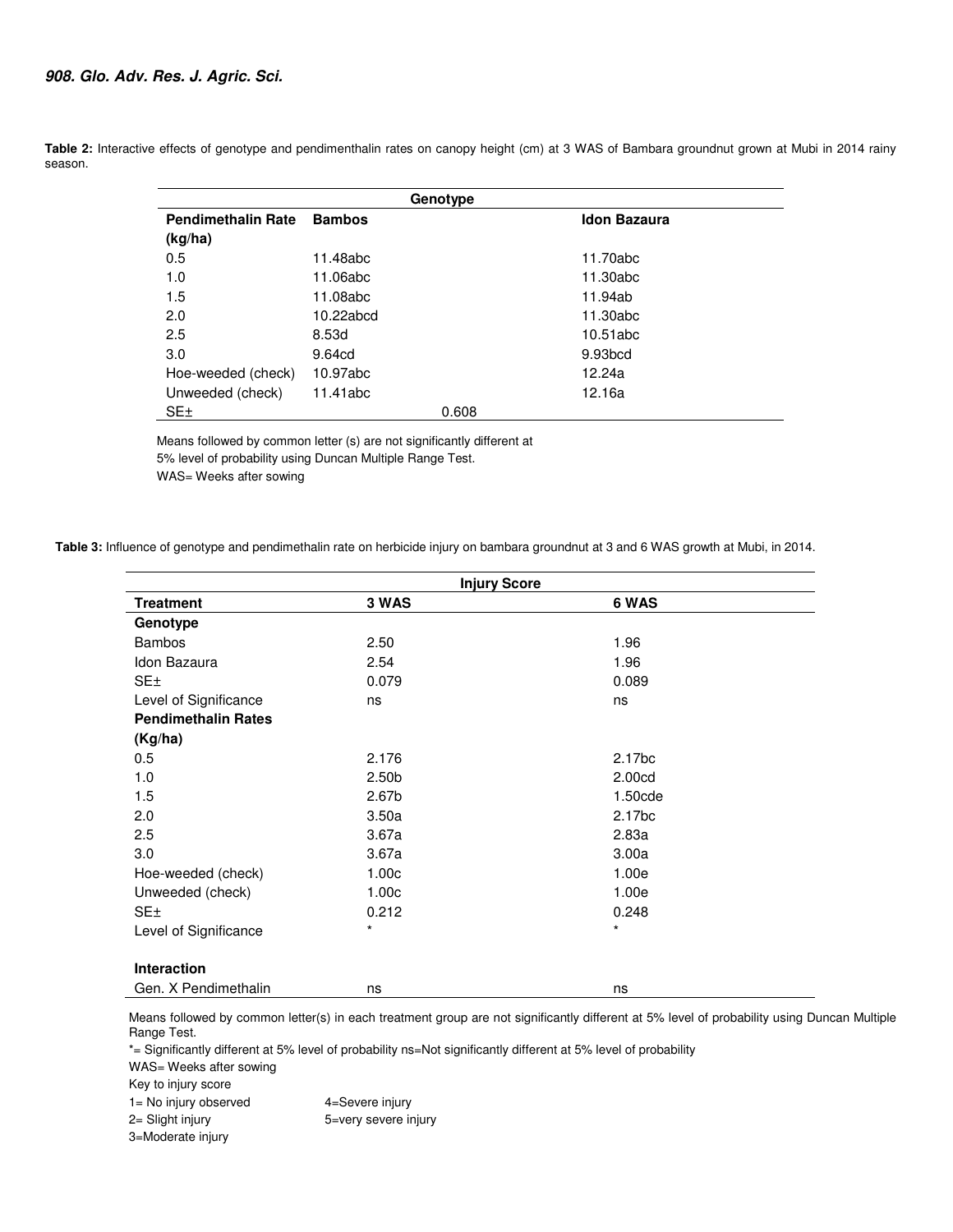**Table 4.** Influence of genetype and pedimethalin rate on 100-gains weight, pod and grain yields of Bambara groundnuts growth at Mubi, in 2014 rainy seaons.

| <b>Treatment</b>          | 100-grains | Pod yield | <b>Grain yield</b> |  |
|---------------------------|------------|-----------|--------------------|--|
|                           | Weight (g) | (Kg/ha)   | (Kg/ha)            |  |
| Genotype                  |            |           |                    |  |
| <b>Bambos</b>             | 97.11a     | 725       | 478                |  |
| Idon Bazaura              | 76.76b     | 829       | 534                |  |
| SE <sub>±</sub>           | 2.54       | 131.83    | 74.91              |  |
| Level of Significance     | $\star$    | ns        | ns                 |  |
| <b>Pendimethalin Rate</b> |            |           |                    |  |
| (Kg/ha)                   |            |           |                    |  |
| 0.5                       | 70.28c     | 591       | 401                |  |
| 1.0                       | 87.87ab    | 834       | 578                |  |
| 1.5                       | 90.15ab    | 734       | 488                |  |
| 2.0                       | 85.75b     | 814       | 537                |  |
| 2.5                       | 87.43ab    | 916       | 599                |  |
| 3.0                       | 82.62b     | 991       | 536                |  |
| Hoe-weeded (Check)        | 97.65a     | 902       | 611                |  |
| Unweed (Check)            | 85.80b     | 438       | 297                |  |
| SE <sub>±</sub>           | 3.36       | 148.71    | 98.37              |  |
| Level of Significance     | $\star$    | ns        | ns                 |  |
| Interaction               |            |           |                    |  |
| Gen. X Pendimetahlin      | ns         | ns        | ns                 |  |

Means followed by common letter (s) in each treatment group are not significantly different at 5% level of probability using Duncan Multiple Range Test. \* Significantly different at 5% level of probability

ns= Not significantly different at 5% level of probability

The results of pendimethalin injury on crop injury at 3 and 6 WAS are presented in Table 3. The genotypes did not differ significantly with respect to crop injury at 3 and 6 WAS. At 3 WAS, application of 2.0 to 3.0 kg a. i. /ha pendimethalin exhibited similar and significantly worse crop injury than the 0.5 to 1.5 kg a.i./ha rates. Furthermore, the 0.5 to 1.5 kg a. i. /ha rates had comparable injury effects and were significantly worse than the unweeded and hoeweeded checks.

At 6 WAS, application of 3.0 kg a. i. /ha pendimethalin had the most severe injury on crop but was similar to the injury caused by applying pendimethalin at 2.5 kg a. i./ha. Application of 0.5 to 2.0 kg a. i. /ha of pendimethalin exhibited comparable but less severe injury than the higher pendimethalin rates. All pendimethalin rates caused significant crop injury compared to the hoe-weeded and unweeded checks. There was no significant interactive effect between genotype and pendimethalin rates at both 3 and 6 WAS.

Bambos genotype recorded appreciably heavier grains than the idon bazaura genotype (Table 4). The hoeweeded treatment produced heaviest grains which where comparable with those of 1.0, 1.5 and 2.5 kg pendimethalin rates. However, they were significantly heavier than the grains of unweeded check, 0.5 and 2.0 kg a.i./ha pendimethalin rates. The 0.5 kg a.i./ha pendimethalin rate had the least grain weight. There was no significant interaction between genotype and pendimethalin rates. Genotype and pendimethalin rates had no significant effect on pod and grain yields (Table 4). Also genotype and pedimethalin rates showed no significant interactive effect on pod and grain yields.

# **DISCUSSION**

The two genotypes exhibited significant difference only in 100-grains weight out of all the characters measured in the study. This can be attributed to differences in their grain size. The genotype bambos has larger grain size than the Idon bazaura genotype. Grain size is genetically controlled, therefore under optimum growth condition; a genotype will exhibit her potential grain size.